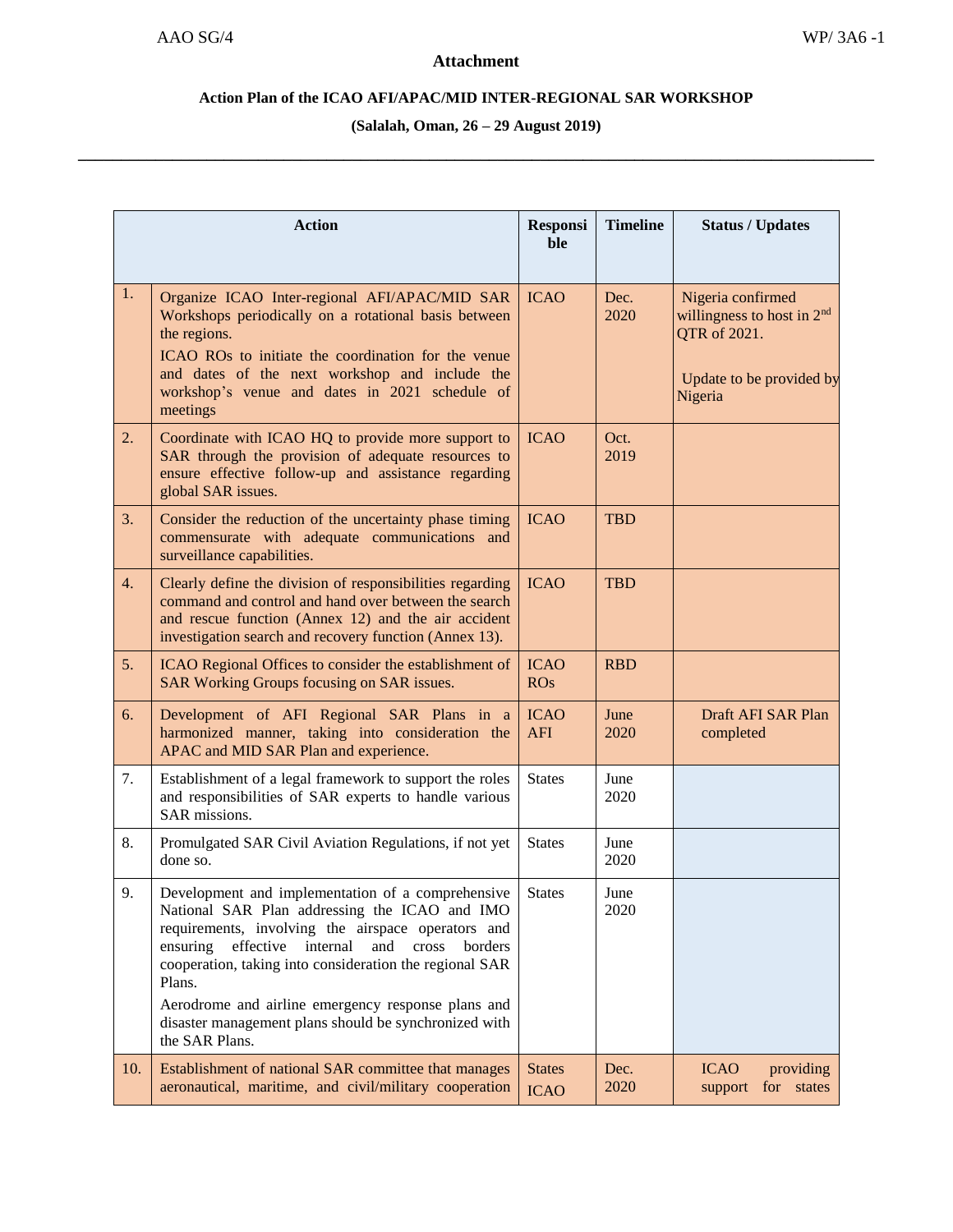## **Attachment C**

|     | aspects.                                                                                                                                                                                                                                                                        |                                                                |                                   | that have requested.<br>Other selected states<br>supported under the<br>AFI Plan project; 24<br>states have received<br>support. |
|-----|---------------------------------------------------------------------------------------------------------------------------------------------------------------------------------------------------------------------------------------------------------------------------------|----------------------------------------------------------------|-----------------------------------|----------------------------------------------------------------------------------------------------------------------------------|
| 11. | Development of a Template for national SAR Plan.                                                                                                                                                                                                                                | <b>ICAO</b><br><b>MID</b>                                      | Dec.<br>2019                      | Completed in Nov<br>2020                                                                                                         |
| 12. | Raise public awareness related to SAR through<br>promotional material and conduct national, regional and<br>inter-regional SAR workshops with the support of<br>ICAO and IMO.                                                                                                   | <b>States</b><br><b>ICAO</b><br><b>IMO</b>                     | Ongoing                           | <b>AFI</b><br>Last<br><b>SAR</b><br>Workshop held on<br>$8-9$<br>Oct/12<br><b>Nov</b><br>2020                                    |
| 13. | Negotiate and sign SAR LoAs between adjacent States                                                                                                                                                                                                                             | <b>States</b>                                                  | Dec.<br>2020                      |                                                                                                                                  |
| 14. | States at the interface with the ICAO MID Region to<br>follow-up with their ACCs the signature of the MID<br>SAR Bilateral Arrangements with their relevant<br>adjacent MID ACCs to ensure that alerting and<br>coordination procedures are in place.                           | <b>States</b><br>adjacent<br><b>MID</b><br>to<br><b>States</b> | Jun.<br>2020                      |                                                                                                                                  |
| 15. | Staff RCCs and, as appropriate, RSCs on 24 hours basis<br>with sufficient number of adequately trained and<br>qualified operational personnel using radiotelephony<br>communications who are proficient in the use of the<br>English language                                   | <b>States</b>                                                  | Jun.<br>2020                      |                                                                                                                                  |
| 16. | Establish effective coordination mechanism between<br>ACC and RCC to ensure swift triggering of the alerting<br>and coordination process.                                                                                                                                       | <b>States</b>                                                  | Jun.<br>2020                      |                                                                                                                                  |
| 17. | Develop a short and long term plans for training of<br>search and rescue personnel, including those involved<br>in the oversight of SAR, derived from comprehensive<br>training programmes, manual, etc. in order to ensure<br>effective training and high level of competency. | <b>ICAO</b><br><b>IMO</b><br><b>States</b>                     | Jun.<br>2020<br>$($ on-<br>going) |                                                                                                                                  |
| 18. | Coordinate SAR Standard Operation Procedures/SAR<br>Plans, etc. with the accident and incident investigation<br>authorities.                                                                                                                                                    | <b>States</b>                                                  | Ongoing                           |                                                                                                                                  |
| 19. | Enhance SAR experts' competency thorough the<br>conduct of national, regional and inter-regional SAR<br>courses with the support of ICAO and IMO as<br>appropriate.                                                                                                             | <b>States</b><br><b>ICAO</b><br><b>IMO</b>                     | Ongoing                           |                                                                                                                                  |
| 20. | Alternatives means of communication to promote,<br>coordinate, SAR issues such as social media could be<br>used.<br>Note. Social media should not be used as an initial<br>alerting means in lieu of formal communication<br>mechanism                                          | <b>States</b>                                                  | ongoing                           |                                                                                                                                  |
| 21. | Establishment of a Joint Rescue Coordinator Centre<br>(JRCC) to coordinate aeronautical and maritime SAR                                                                                                                                                                        | <b>States</b>                                                  | Dec.<br>2020                      |                                                                                                                                  |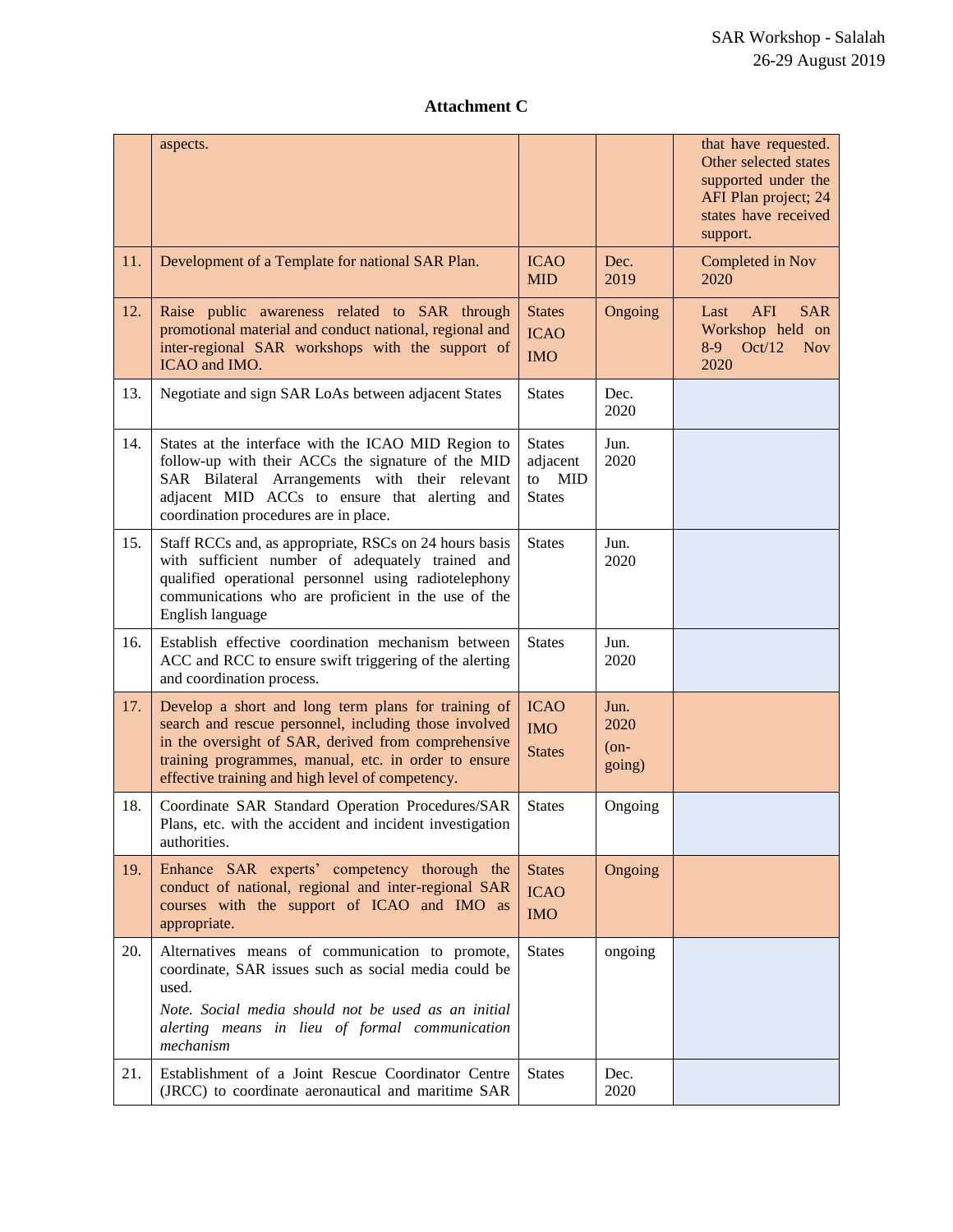## **Attachment C**

|     | operations as applicable.                                                                                                                                                                                                                                                                                    |                                               |              |                                                                   |
|-----|--------------------------------------------------------------------------------------------------------------------------------------------------------------------------------------------------------------------------------------------------------------------------------------------------------------|-----------------------------------------------|--------------|-------------------------------------------------------------------|
| 22. | Where ARCC and MRCC are not jointly established,<br>the assignment for receipt of COSPAS-SASAT<br>messages should be done in consideration of the RCC<br>which has the capability of facilitating efficient<br>dissemination of the messages and ensure coordination<br>of efficient responses.              | <b>States</b>                                 | Jun.<br>2020 |                                                                   |
| 23. | Sharing of resources (Human, assets, funding, etc.)<br>through the establishment of regional and sub-regional<br><b>SAR JRCC</b>                                                                                                                                                                             | <b>States</b><br><b>ICAO</b>                  | Ongoing      | Consideration under<br>the revised Abjua<br><b>Safety Targets</b> |
| 24. | Making available funds to ensure effective provision of<br>SAR services, which should cover the running cost of<br>the RCC and the SAR missions in case of incidents and<br>SAREX and the provisions of services<br>accidents,<br>during large scale SAR responses, such as Mass Rescue<br>Operations (MRO). | <b>States</b><br>Donors<br>Stakehol<br>ders   | Ongoing      |                                                                   |
| 25. | Review the GADSS Concept and consider their<br>preparedness for implementation.                                                                                                                                                                                                                              | <b>States</b><br>Airlines                     | Dec 2019     |                                                                   |
| 26. | Conduct national, regional, sub-regional and inter-<br>regional SAREX.<br>Note. To test the SAR system in place, SAREX should be<br>effective.                                                                                                                                                               | <b>States</b><br><b>ICAO</b><br><b>IMO</b>    | Ongoing      | <b>AFI</b><br><b>SAREX</b><br>planned for 2022                    |
| 27. | RCCs should be notified well in advance regarding any<br>activity that may lead to a SAR response (adventure,<br>experimental, etc.) within their area of responsibility by<br>their relevant authorities, for appropriate actions.                                                                          | <b>States</b>                                 | Ongoing      |                                                                   |
| 28. | Consider the use of drones for SAR services.                                                                                                                                                                                                                                                                 | <b>States</b>                                 | Ongoing      |                                                                   |
| 29. | Development of guidance on the use of drones for SAR.                                                                                                                                                                                                                                                        | <b>ICAO</b><br><b>IMO</b><br>Stakehol<br>ders | Dec 2020     | <b>Pending</b>                                                    |
| 30. | Signature of Memorandum of Arrangements (MoA)<br>between SPOCs and their associated MCCs                                                                                                                                                                                                                     | <b>States</b>                                 | June<br>2020 | Ongoing                                                           |
| 31. | Keep up-to-date the SPOC contact details, in particular<br>States associated with Algeria, Italy, Spain, Saudi<br>Arabian, and South Africa MCCs and respond actively<br>to the COSPAS-SARSAT tests.                                                                                                         | <b>States</b>                                 | Ongoing      |                                                                   |
|     | Non-compliant States to be added to list of Air<br>Navigation Deficiencies of relevant regions.                                                                                                                                                                                                              | <b>ICAO</b><br>ROS                            |              |                                                                   |
| 32. | MCCs to provide support and raise awareness of<br>COSPAS-SARSAT as appropriate to their associated<br><b>States</b>                                                                                                                                                                                          | <b>MCCs</b>                                   |              |                                                                   |
| 33. | Use the GADSS ADT Phase Basic Guidance developed<br>by ICAO APAC SAR Working Group.                                                                                                                                                                                                                          | <b>States</b>                                 | Ongoing      |                                                                   |